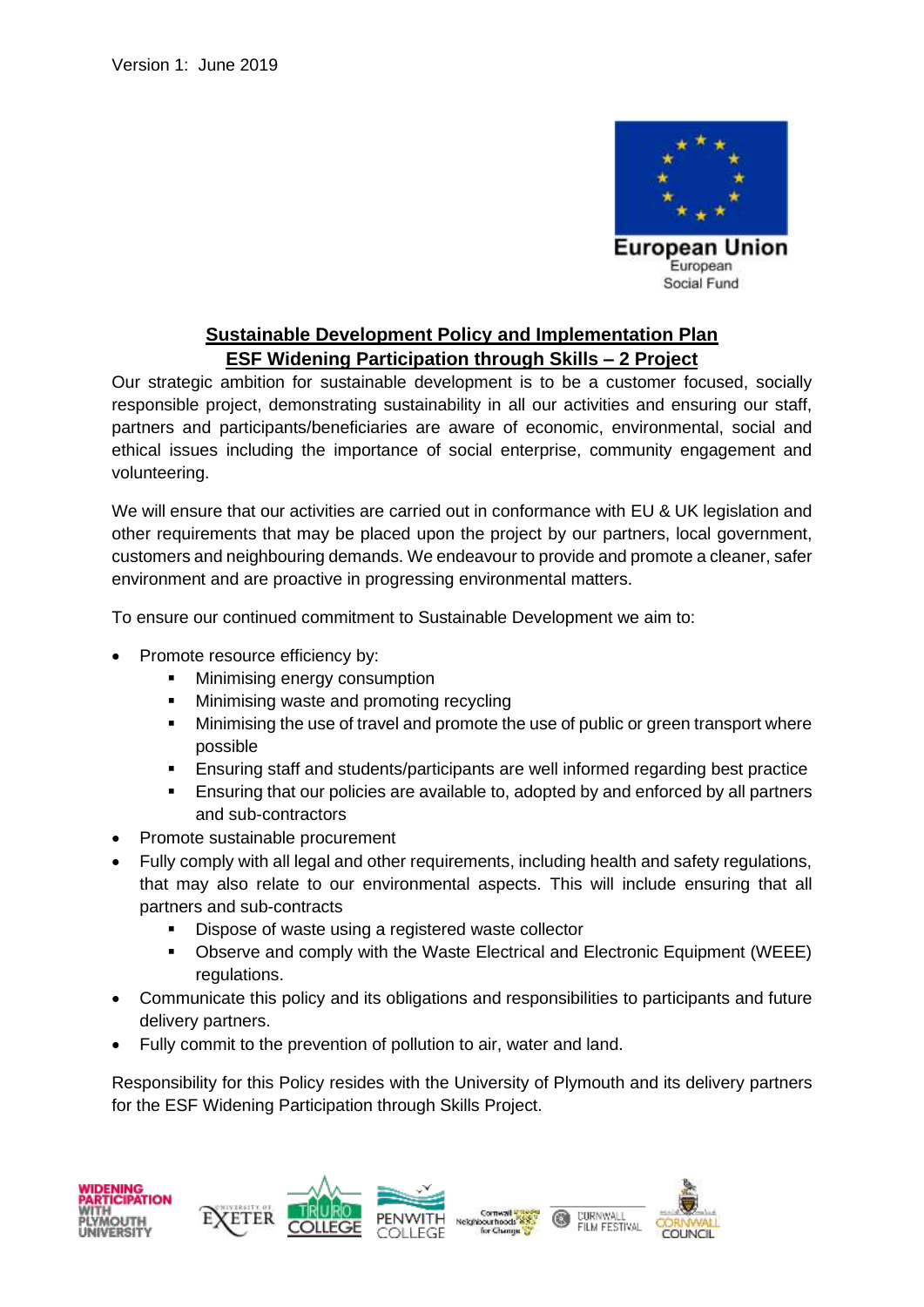

## **Targets and Objectives:**

When undertaking activities as detailed in the ESF Widening Participation through Skills project, the University of Plymouth and its partners will aim to;

- **■** Minimise energy consumption
- Minimising waste and promoting recycling
- **■** Minimising the use of travel and promote the use of public or green transport where possible

To do this the project aims to undertake the following during the project's lifetime:

| <b>Project Objective</b>                                                                                                                                       | <b>Project Target</b>                                                                                                                                                                             |
|----------------------------------------------------------------------------------------------------------------------------------------------------------------|---------------------------------------------------------------------------------------------------------------------------------------------------------------------------------------------------|
| Encourage car sharing/sustainable travel<br>practises by project staff.                                                                                        | Management<br>For<br>Project<br>Group<br>all<br>Meetings, booked car parking spaces will be<br>restricted to at least 50% of cohort attending<br>a                                                |
| Reduction in travel mileage - staff                                                                                                                            | All Project Management Group Meetings will<br>be held in a venue which minimises travel<br>mileage by attendees.                                                                                  |
| Reduction in travel mileage - participants                                                                                                                     | Use of venues/consideration of timings of<br>sessions to best match public transport<br>schedules.                                                                                                |
| Reduction of environmental impact via the<br>of paperless/electronic promotional<br>use<br>materials                                                           | The partnership will include the use of<br>electronic/paperless means of promoting the<br>project via the use of Facebook, twitter, e-<br>mail marketing, websites and on-line press<br>releases. |
| Electronic project documents                                                                                                                                   | All<br>will<br>key<br>project documents<br>be<br>disseminated<br>the<br>across<br>partnership<br>electronically via email. Thus reducing the<br>reliance on paper and postal services.            |
| On-line/distance learning project delivery<br>method                                                                                                           | The project will deliver a minimum of 2<br>on-line/distance<br>modules<br>via<br>learning<br>methods.                                                                                             |
| All staff will be encouraged to attend<br>environmental awareness courses/provided<br>with an opportunity to raise their awareness<br>of sustainability issues | A minimum of one member of staff for each<br>delivery partner will attend/undertaken this<br>activity.                                                                                            |











CORNWALL<br>FILM FESTIVAL